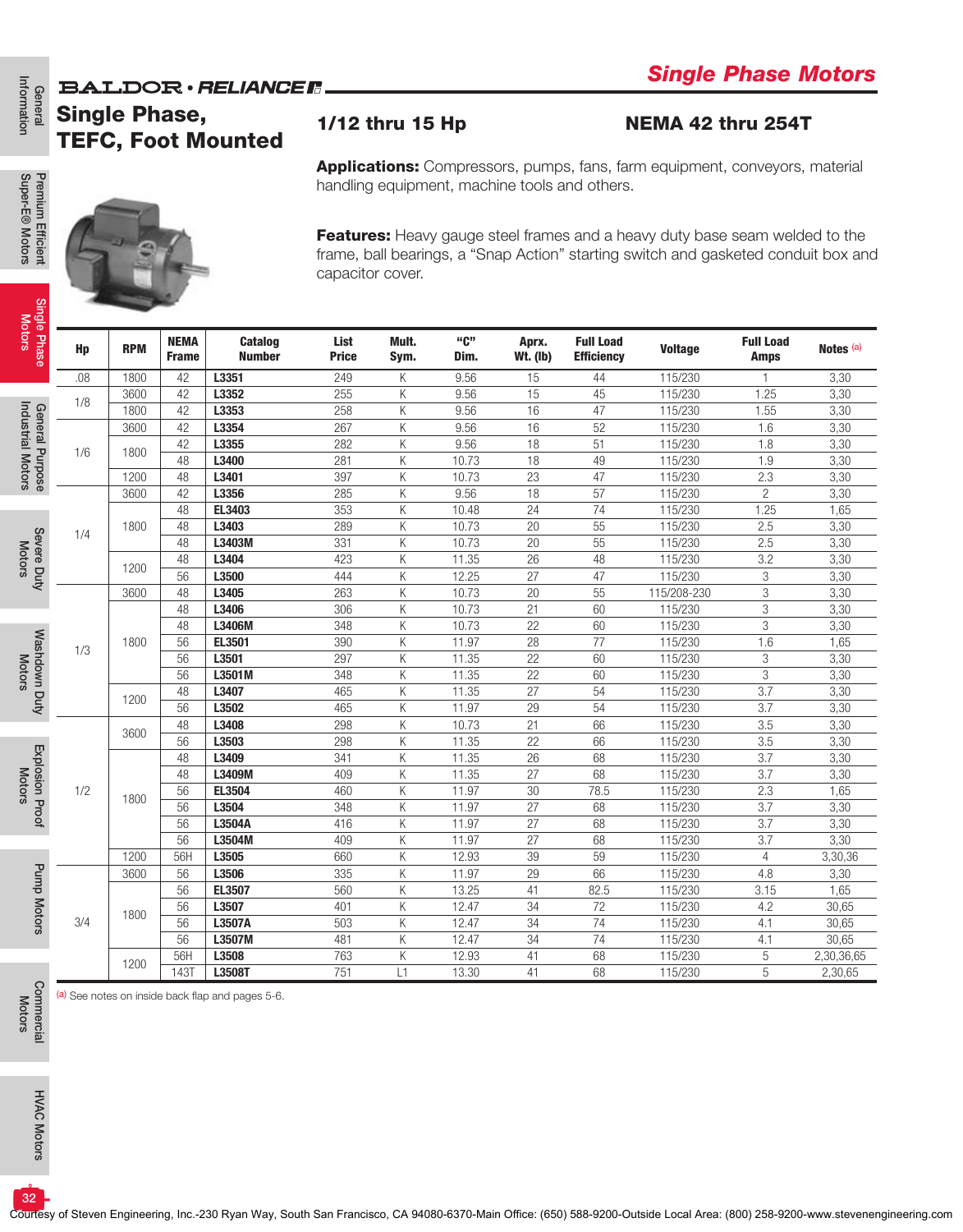## *Single Phase Motors*

### **BALDOR** · RELIANCER

## Single Phase, TEFC, Foot Mounted

| Hp   | <b>RPM</b> | <b>NEMA</b><br><b>Frame</b> | <b>Catalog</b><br><b>Number</b> | List<br><b>Price</b> | Mult.<br>Sym. | "C"<br>Dim. | Aprx.<br>$Wt.$ (lb) | <b>Full Load</b><br><b>Efficiency</b> | <b>Voltage</b> | <b>Full Load</b><br>Amps | Notes (a)  |                                      |
|------|------------|-----------------------------|---------------------------------|----------------------|---------------|-------------|---------------------|---------------------------------------|----------------|--------------------------|------------|--------------------------------------|
|      |            | 56H                         | L3509                           | 388                  | Κ             | 12.93       | 37                  | 68                                    | 115/230        | 5.9                      | 3,30,36    | Premium Efficient<br>Super-E® Motors |
|      | 3600       | 56H                         | L3509M                          | 439                  | Κ             | 12.93       | 40                  | 66                                    | 115/230        | 6                        | 3,36       |                                      |
|      |            | 56H                         | L3510A                          | 565                  | Κ             | 12.93       | 37                  | 67                                    | 115/230        | 6.5                      | 3,30,36    |                                      |
|      |            | 56H                         | L3510M                          | 546                  | Κ             | 12.93       | 37                  | 67                                    | 115/230        | 6.5                      | 3,30,36    |                                      |
|      |            | 56H                         | EL3510                          | 643                  | Κ             | 13.81       | 44                  | 82.5                                  | 115/230        | 4.25                     | 1,36,65    |                                      |
| 1    | 1800       | 56H                         | L3510                           | 455                  | K             | 12.93       | 40                  | 67                                    | 115/230        | 6.4                      | 3,30,36    |                                      |
|      |            | 1431                        | L3510T                          | 464                  | L1            | 13.31       | 37                  | 67                                    | 115/230        | 6.4                      | 3,30       |                                      |
|      |            | 1431                        | L3510TM                         | 546                  | L1            | 13.31       | 37                  | 67                                    | 115/230        | 6.5                      | 3,30       |                                      |
|      |            | 182                         | L3601                           | 838                  | L1            | 14.31       | 54                  | 72                                    | 115/230        | 6                        | 3,30       |                                      |
|      | 1200       | 184                         | L3607                           | 1,339                | L1            | 15.69       | 71                  | 67                                    | 115/230        | $\overline{7}$           | 3,30       |                                      |
|      |            | 56H                         | L3513                           | 520                  | K             | 12.93       | 41                  | 70                                    | 115/230        | 8                        | 3,30,36    | Single Phase<br>Motors               |
|      | 3600       | 56H                         | L3513M                          | 596                  | К             | 12.93       | 45                  | 70                                    | 115/230        | 7.5                      | 2,3,36     |                                      |
|      |            | <b>143T</b>                 | L3513T                          | 511                  | L1            | 13.31       | 41                  | 70                                    | 115/230        | 8                        | 3,30       |                                      |
|      |            | 56H                         | EL3514                          | 733                  | К             | 15.18       | 57                  | 84                                    | 115/230        | 6.3                      | 1,36,65    |                                      |
|      |            | 56/56H                      | L3514                           | 526                  | K             | 13.81       | 48                  | 75.5                                  | 115/230        | 8                        | 30,36,65   | General Purpose<br>Industrial Motors |
|      |            | 56/56H                      | L3514A                          | 670                  | К             | 13.81       | 45                  | 75.5                                  | 115/230        | 8                        | 2,36,65    |                                      |
| 11/2 |            | 56/56H                      | L3514M                          | 617                  | К             | 13.81       | 50                  | 75.5                                  | 115/230        | 8                        | 2,36,65    |                                      |
|      | 1800       | 145T                        | <b>EL3514T</b>                  | 733                  | L1            | 15.55       | 57                  | 84                                    | 115/230        | 6.3                      | 1,65       |                                      |
|      |            | 145T                        | L3514T                          | 534                  | L1            | 14.18       | 48                  | 75.5                                  | 115/230        | 8                        | 30,65      |                                      |
|      |            | <b>145T</b>                 | L3514TM                         | 617                  | L1            | 14.19       | 48                  | 75.5                                  | 115/230        | 8                        | 2,65       |                                      |
|      |            | 184                         | L3603                           | 913                  | L1            | 15.69       | 66                  | 70                                    | 115/230        | 9.5                      | 3,30       |                                      |
|      | 1200       | <b>184T</b>                 | L3613T                          | 1,395                | L1            | 16.56       | 75                  | 73                                    | 115/230        | 8.2                      | 1,30,65    |                                      |
|      |            | 56H                         | L3515                           | 664                  | K             | 13.81       | 54                  | 74                                    | 115/230        | 11.5                     | 1,3,30,36  | Severe Duty<br>Motors                |
|      | 3600       | 56H                         | L3515M                          | 696                  | К             | 13.81       | 51                  | 74                                    | 115/230        | 11.5                     | 2,3,36     |                                      |
|      |            | 145T                        | L3515T                          | 670                  | L1            | 14.19       | 51                  | 74                                    | 115/230        | 11.5                     | 1,3,30     |                                      |
|      |            | 56HZ                        | L3516TM                         | 877                  | K             | 14.18       | 48                  | 78                                    | 230            | 8.3                      | 1,57,65    |                                      |
|      |            | <b>145T</b>                 | L3516T                          | 853                  | L1            | 14.19       | 48                  | 78                                    | 115/230        | 8.3                      | 1,65       |                                      |
| 2    |            | <b>182T</b>                 | L3605T                          | 762                  | L1            | 16.56       | 67                  | 75.5                                  | 115/230        | 11.5                     | 3,30       |                                      |
|      | 1800       | <b>182T</b>                 | L3605TM                         | 929                  | L1            | 16.56       | 71                  | 75                                    | 115/230        | 11                       | 2,3        |                                      |
|      |            | 184T                        | <b>EL3605T</b>                  | 1,003                | L1            | 16.56       | 64                  | 82.5                                  | 115/230        | 8.8                      | 1,65       |                                      |
|      |            | 184                         | L3605                           | 1,022                | L1            | 15.69       | 66                  | 75.5                                  | 115/230        | 11.5                     | 3,30       | Washdown Duty<br>Motors              |
|      |            | 184                         | L3605M                          | 1,095                | L1            | 15.69       | 67                  | 75.5                                  | 115/230        | 11.5                     | 3,30       |                                      |
|      | 1200       | 215                         | L3703                           | 2,211                | L1            | 17.51       | 114                 | 80                                    | 115/230        | 9.4                      | 2,30,65    |                                      |
|      |            | <b>182T</b>                 | L3606T                          | 786                  | L1            | 16.56       | 73                  | 76                                    | 115/230        | 14.5                     | 1,3,30     |                                      |
|      | 3600       | 184                         | L3606                           | 1,442                | L1            | 15.69       | 70                  | 76                                    | 115/230        | 14.5                     | 1,3,30     |                                      |
|      |            | <b>184T</b>                 | EL3609T                         | 1,170                | L1            | 18.06       | 90                  | 85.5                                  | 230            | 11.8                     | 1,65       |                                      |
| 3    |            | <b>184T</b>                 | L3609T                          | 897                  | L1            | 16.56       | 79                  | 78                                    | 115/230        | 14                       | 2,20,30,65 |                                      |
|      | 1800       | <b>184T</b>                 | L3609TM                         | 969                  | L1            | 16.54       | 76                  | 78                                    | 115/230        | 14.5                     | 2,20,65    | Explosion Proof<br>Motors            |
|      |            | 215                         | L3705                           | 1,743                | L1            | 17.51       | 116                 | 80                                    | 115/230        | 14                       | 30,65      |                                      |
|      | 1200       | 215                         | L3706                           | 2,655                | L1            | 17.51       | 132                 | 82.5                                  | 115/230        | 14                       | 1,30,65    |                                      |
|      |            | 184T                        | L3608T                          | 1,082                | L1            | 18.06       | 89                  | 83                                    | 230            | 19.5                     | 2,20,65    |                                      |
|      | 3600       | 184T                        | <b>L3608TM</b>                  | 1,116                | L1            | 18.05       | 86                  | 83                                    | 230            | 19.5                     | 2,20,65    |                                      |
|      |            | 184T                        | <b>EL3612T</b>                  | 1,396                | L1            | 18.06       | 96                  | 86.5                                  | 230            | 19.1                     | 2,20,65    |                                      |
| 5    |            | 184T                        | L3612TM                         | 1,127                | L1            | 18.05       | 99                  | 80                                    | 230            | 23                       | 2,20,65    |                                      |
|      | 1800       | 213T                        | L3708T                          | 1,069                | L1            | 19.02       | 117                 | 84                                    | 230            | 20.5                     | 1,30,65    | Pump Motors                          |
|      |            | 213T                        | L3708TM                         | 1,257                | L1            | 19.02       | 135                 | 82                                    | 230            | 21.5                     | 2,65       |                                      |
|      |            | 215                         | L3708                           | 1,782                | L1            | 18.64       | 130                 | 84                                    | 230            | 20.5                     | 1,30,65    |                                      |
|      | 3600       | 213T                        | L3709T                          | 1,393                | L1            | 17.89       | 121                 | 83                                    | 230            | 33                       | 2,30,65    |                                      |
| 71/2 | 1800       | 215T                        | L3710T                          | 1,413                | L1            | 19.02       | 138                 | 86.5                                  | 230            | 29                       | 2,20,30,65 |                                      |
|      | 3600       | 215T                        | L3711T                          | 1,709                | L1            | 19.02       | 145                 | 82                                    | 230            | 40                       | 2,20,65    |                                      |
| 10   | 1800       | 215T                        | L3712T                          | 1,734                | L1            | 20.52       | 161                 | 86.5                                  | 230            | 38                       | 2,5,20,65  |                                      |
| 15   | 1800       | 254T                        | <b>L1177T</b>                   | 4,941                | L1            | 23.16       | 322                 | 86.5                                  | 230            | 60                       | 2,20,65    | Commercial<br>Motors                 |
|      |            |                             |                                 |                      |               |             |                     |                                       |                |                          |            |                                      |

(a) See notes on inside back flap and pages 5-6.

**Cast Iron Frame** 

**HVAC Motors** HVAC Motors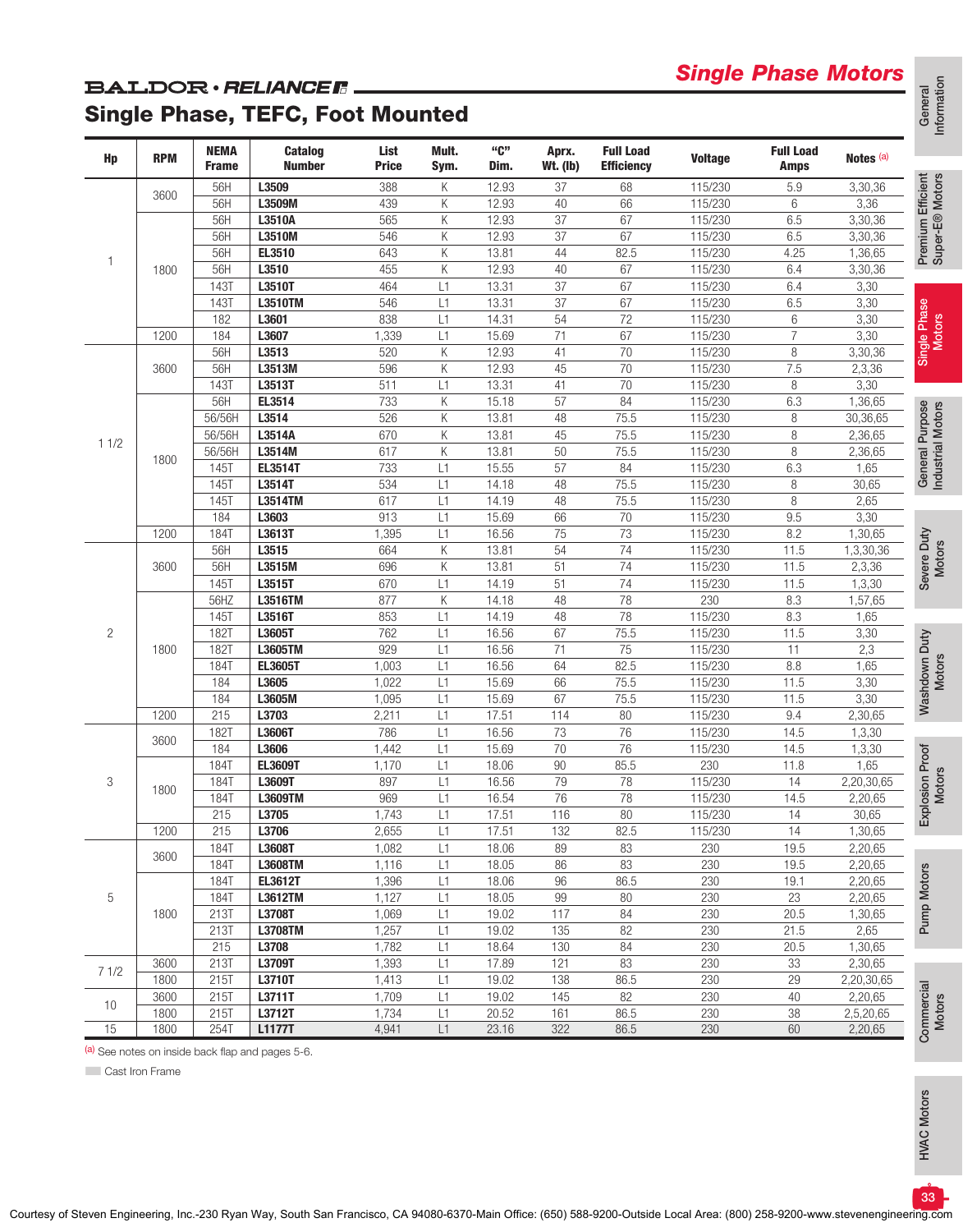### **BALDOR** · RELIANCE F



General<br>Information

Motors

Industrial Motors Industrial Motors

Motors

### 1/6 thru 10 Hp NEMA 56C thru 215TC

|                                      | <b>BALDOR</b> · RELIANCER.<br><b>Single Phase,</b> |                      |                             |                                 |                       |                                                                                                                                                                                                                                                                                                                                                                                                                                                                                                                                                                                                                                                                                                                                                                                                                                                                                                                                                                                                                                                                                                                                                                                                                                                                                                                                                                                                                                                                                                                                                                                                                                                                                                                                                                                                                                                                                                                                                                                                                                                                                                                                                                                                                                                                                                                                                                                                                                                                                                                                                                                                                                                                                                                                                    | omgro i naso motors  |  |  |  |                |  |  |  |
|--------------------------------------|----------------------------------------------------|----------------------|-----------------------------|---------------------------------|-----------------------|----------------------------------------------------------------------------------------------------------------------------------------------------------------------------------------------------------------------------------------------------------------------------------------------------------------------------------------------------------------------------------------------------------------------------------------------------------------------------------------------------------------------------------------------------------------------------------------------------------------------------------------------------------------------------------------------------------------------------------------------------------------------------------------------------------------------------------------------------------------------------------------------------------------------------------------------------------------------------------------------------------------------------------------------------------------------------------------------------------------------------------------------------------------------------------------------------------------------------------------------------------------------------------------------------------------------------------------------------------------------------------------------------------------------------------------------------------------------------------------------------------------------------------------------------------------------------------------------------------------------------------------------------------------------------------------------------------------------------------------------------------------------------------------------------------------------------------------------------------------------------------------------------------------------------------------------------------------------------------------------------------------------------------------------------------------------------------------------------------------------------------------------------------------------------------------------------------------------------------------------------------------------------------------------------------------------------------------------------------------------------------------------------------------------------------------------------------------------------------------------------------------------------------------------------------------------------------------------------------------------------------------------------------------------------------------------------------------------------------------------------|----------------------|--|--|--|----------------|--|--|--|
| General<br>Information               |                                                    | TEFC, C-Face,        |                             |                                 | <b>1/6 thru 10 Hp</b> |                                                                                                                                                                                                                                                                                                                                                                                                                                                                                                                                                                                                                                                                                                                                                                                                                                                                                                                                                                                                                                                                                                                                                                                                                                                                                                                                                                                                                                                                                                                                                                                                                                                                                                                                                                                                                                                                                                                                                                                                                                                                                                                                                                                                                                                                                                                                                                                                                                                                                                                                                                                                                                                                                                                                                    |                      |  |  |  |                |  |  |  |
| Premium Efficient<br>Super-E® Motors |                                                    | <b>No Drip Cover</b> |                             |                                 |                       |                                                                                                                                                                                                                                                                                                                                                                                                                                                                                                                                                                                                                                                                                                                                                                                                                                                                                                                                                                                                                                                                                                                                                                                                                                                                                                                                                                                                                                                                                                                                                                                                                                                                                                                                                                                                                                                                                                                                                                                                                                                                                                                                                                                                                                                                                                                                                                                                                                                                                                                                                                                                                                                                                                                                                    |                      |  |  |  |                |  |  |  |
|                                      |                                                    |                      |                             |                                 |                       |                                                                                                                                                                                                                                                                                                                                                                                                                                                                                                                                                                                                                                                                                                                                                                                                                                                                                                                                                                                                                                                                                                                                                                                                                                                                                                                                                                                                                                                                                                                                                                                                                                                                                                                                                                                                                                                                                                                                                                                                                                                                                                                                                                                                                                                                                                                                                                                                                                                                                                                                                                                                                                                                                                                                                    |                      |  |  |  |                |  |  |  |
| Single Phase<br>Motors               | Hp                                                 | <b>RPM</b>           | <b>NEMA</b><br><b>Frame</b> | <b>Catalog</b><br><b>Number</b> | List<br><b>Price</b>  | NEMA 56C thru 215TC<br><b>Applications:</b> Pumps, fans, conveyors, machine tools, gear reducers and other<br>applications requiring a NEMA C-face motor.<br>Features: Pressure cast aluminum end plates with ribbed design for rigidity. Ball<br>bearings with a locked drive end bearing, heavy-gauge steel frame, and gasketed<br>conduit box and capacitor cover.<br>"ር"<br>Mult.<br><b>Full Load</b><br><b>Full Load</b><br>Aprx.<br><b>Voltage</b><br>Dim.<br><b>Wt. (Ib)</b><br><b>Efficiency</b><br>Sym.<br>Amps<br><b>C-Face, Foot Mounted</b><br>21<br>Κ<br>11.48<br>55<br>115/208-230<br>2.5<br>К<br>21<br>55<br>11.48<br>115/208-230<br>3<br>Κ<br>11.35<br>23<br>60<br>115/230<br>3<br>115/230<br>Κ<br>11.35<br>24<br>66<br>3.5<br>Κ<br>28<br>68<br>3.7<br>11.97<br>115/230<br>29<br>66<br>Κ<br>11.97<br>115/230<br>4.8<br>Κ<br>35<br>72<br>115/230<br>4.2<br>12.47<br>37<br>Κ<br>12.25<br>68<br>115/230<br>5.9<br>Κ<br>13.25<br>40<br>67<br>115/230<br>6.4<br>70<br>Κ<br>13.25<br>44<br>115/230<br>7.5<br>Κ<br>$70\,$<br>115/230<br>7.5<br>14.12<br>49<br>52<br>115/230<br>Κ<br>14.12<br>74<br>11.5<br>53<br>74<br>14.19<br>L1<br>115/230<br>11.5<br>78<br>L1<br>14.19<br>49<br>8.3<br>230<br>81<br>13.2<br>L1<br>16.54<br>81.5<br>230<br>L1<br>18.05<br>91<br>83<br>230<br>19.5<br>101<br>$80\,$<br>L1<br>18.05<br>230<br>23<br>82<br>L1<br>19.75<br>167<br>40<br>230<br>21.25<br>163<br>L1<br>86.5<br>230<br>38<br><b>C-Face, Footless</b><br>18<br>115/230<br>Κ<br>11.35<br>49<br>1.9<br>23<br>115/230<br>Κ<br>11.35<br>47<br>2.3<br>20<br>Κ<br>55<br>2.5<br>11.35<br>115/230<br>$\overline{21}$<br>55<br>Κ<br>11.35<br>115/208-230<br>3<br>3<br>Κ<br>11.48<br>258<br>115/208-230<br>11.35<br>115/230<br>22<br>3<br>Κ<br>60<br>Κ<br>21<br>115/230<br>3.5<br>11.35<br>66<br>Κ<br>11.97<br>27<br>68<br>115/230<br>3.7<br>Κ<br>115/230<br>$\overline{4}$<br>13.25<br>41<br>59<br>115/230<br>Κ<br>11.97<br>29<br>66<br>4.8<br>Κ<br>11.97<br>28<br>66<br>115/230<br>4.8<br>72<br>Κ<br>12.47<br>34<br>115/230<br>4.2<br>Κ<br>5<br>13.25<br>41<br>68<br>115/230<br>12.25<br>68<br>115/230<br>5.9<br>Κ<br>36<br>13.25<br>66<br>115/230<br>Κ<br>40<br>6<br>67<br>Κ<br>13.25<br>38<br>115/230<br>6.4<br>67<br>115/230<br>L1<br>13.31<br>39<br>6.4<br>Κ<br>13.25<br>70<br>115/230<br>8<br>40<br>13.31<br>$70\,$<br>115/230<br>8<br>L1<br>41<br>К<br>14.12<br>47<br>75.5<br>115/230<br>8<br>115/230<br>8<br>L1<br>14.18<br>47<br>75.5<br>115/230<br>Κ<br>14.12<br>51<br>74<br>11.5<br>$74$<br>14.19<br>$50\,$<br>115/230<br>L1<br>11.5<br>16.55<br>66<br>75.5<br>115/230<br>11.5<br>L1<br>115/230<br>L1<br>15.68<br>62<br>75.5<br>11.5<br>115/230<br>16.55<br>71<br>76<br>14.5<br>L1<br>16.55<br>76<br>L1<br>78<br>115/230<br>14<br>2,20,30,65 | Notes <sup>(a)</sup> |  |  |  |                |  |  |  |
|                                      |                                                    |                      |                             |                                 |                       |                                                                                                                                                                                                                                                                                                                                                                                                                                                                                                                                                                                                                                                                                                                                                                                                                                                                                                                                                                                                                                                                                                                                                                                                                                                                                                                                                                                                                                                                                                                                                                                                                                                                                                                                                                                                                                                                                                                                                                                                                                                                                                                                                                                                                                                                                                                                                                                                                                                                                                                                                                                                                                                                                                                                                    |                      |  |  |  |                |  |  |  |
|                                      | 1/4                                                | 1800                 | 56C                         | CL3403                          | 305                   |                                                                                                                                                                                                                                                                                                                                                                                                                                                                                                                                                                                                                                                                                                                                                                                                                                                                                                                                                                                                                                                                                                                                                                                                                                                                                                                                                                                                                                                                                                                                                                                                                                                                                                                                                                                                                                                                                                                                                                                                                                                                                                                                                                                                                                                                                                                                                                                                                                                                                                                                                                                                                                                                                                                                                    |                      |  |  |  | 3              |  |  |  |
| General Purpose<br>Industrial Motors | 1/3                                                | 3600                 | 56C                         | CL3405                          | 304                   |                                                                                                                                                                                                                                                                                                                                                                                                                                                                                                                                                                                                                                                                                                                                                                                                                                                                                                                                                                                                                                                                                                                                                                                                                                                                                                                                                                                                                                                                                                                                                                                                                                                                                                                                                                                                                                                                                                                                                                                                                                                                                                                                                                                                                                                                                                                                                                                                                                                                                                                                                                                                                                                                                                                                                    |                      |  |  |  | 3              |  |  |  |
|                                      |                                                    | 1800                 | 56C                         | CL3501                          | 319                   |                                                                                                                                                                                                                                                                                                                                                                                                                                                                                                                                                                                                                                                                                                                                                                                                                                                                                                                                                                                                                                                                                                                                                                                                                                                                                                                                                                                                                                                                                                                                                                                                                                                                                                                                                                                                                                                                                                                                                                                                                                                                                                                                                                                                                                                                                                                                                                                                                                                                                                                                                                                                                                                                                                                                                    |                      |  |  |  | 3,30           |  |  |  |
|                                      | 1/2                                                | 3600                 | <b>56C</b>                  | CL3503                          | 320                   |                                                                                                                                                                                                                                                                                                                                                                                                                                                                                                                                                                                                                                                                                                                                                                                                                                                                                                                                                                                                                                                                                                                                                                                                                                                                                                                                                                                                                                                                                                                                                                                                                                                                                                                                                                                                                                                                                                                                                                                                                                                                                                                                                                                                                                                                                                                                                                                                                                                                                                                                                                                                                                                                                                                                                    |                      |  |  |  | 3,30           |  |  |  |
|                                      |                                                    | 1800                 | 56C                         | CL3504                          | 372                   |                                                                                                                                                                                                                                                                                                                                                                                                                                                                                                                                                                                                                                                                                                                                                                                                                                                                                                                                                                                                                                                                                                                                                                                                                                                                                                                                                                                                                                                                                                                                                                                                                                                                                                                                                                                                                                                                                                                                                                                                                                                                                                                                                                                                                                                                                                                                                                                                                                                                                                                                                                                                                                                                                                                                                    |                      |  |  |  | 3,30           |  |  |  |
|                                      | 3/4                                                | 3600                 | <b>56C</b><br>56C           | CL3506<br>CL3507                | 356                   |                                                                                                                                                                                                                                                                                                                                                                                                                                                                                                                                                                                                                                                                                                                                                                                                                                                                                                                                                                                                                                                                                                                                                                                                                                                                                                                                                                                                                                                                                                                                                                                                                                                                                                                                                                                                                                                                                                                                                                                                                                                                                                                                                                                                                                                                                                                                                                                                                                                                                                                                                                                                                                                                                                                                                    |                      |  |  |  | 3,30           |  |  |  |
|                                      |                                                    | 1800<br>3600         | 56C                         | CL3509                          | 445<br>411            |                                                                                                                                                                                                                                                                                                                                                                                                                                                                                                                                                                                                                                                                                                                                                                                                                                                                                                                                                                                                                                                                                                                                                                                                                                                                                                                                                                                                                                                                                                                                                                                                                                                                                                                                                                                                                                                                                                                                                                                                                                                                                                                                                                                                                                                                                                                                                                                                                                                                                                                                                                                                                                                                                                                                                    |                      |  |  |  | 30,65<br>3,30  |  |  |  |
|                                      | 1                                                  | 1800                 | 56C                         | CL3510                          | 502                   |                                                                                                                                                                                                                                                                                                                                                                                                                                                                                                                                                                                                                                                                                                                                                                                                                                                                                                                                                                                                                                                                                                                                                                                                                                                                                                                                                                                                                                                                                                                                                                                                                                                                                                                                                                                                                                                                                                                                                                                                                                                                                                                                                                                                                                                                                                                                                                                                                                                                                                                                                                                                                                                                                                                                                    |                      |  |  |  | 3,30           |  |  |  |
| Severe Duty<br>Motors                |                                                    |                      | 56C                         | CL3513                          | 533                   |                                                                                                                                                                                                                                                                                                                                                                                                                                                                                                                                                                                                                                                                                                                                                                                                                                                                                                                                                                                                                                                                                                                                                                                                                                                                                                                                                                                                                                                                                                                                                                                                                                                                                                                                                                                                                                                                                                                                                                                                                                                                                                                                                                                                                                                                                                                                                                                                                                                                                                                                                                                                                                                                                                                                                    |                      |  |  |  | 3,30           |  |  |  |
|                                      | 11/2<br>$\overline{c}$                             | 3600                 | 56C                         | CL3514                          | 596                   |                                                                                                                                                                                                                                                                                                                                                                                                                                                                                                                                                                                                                                                                                                                                                                                                                                                                                                                                                                                                                                                                                                                                                                                                                                                                                                                                                                                                                                                                                                                                                                                                                                                                                                                                                                                                                                                                                                                                                                                                                                                                                                                                                                                                                                                                                                                                                                                                                                                                                                                                                                                                                                                                                                                                                    |                      |  |  |  | 30,65          |  |  |  |
|                                      |                                                    |                      | 56C                         | CL3515                          | 686                   |                                                                                                                                                                                                                                                                                                                                                                                                                                                                                                                                                                                                                                                                                                                                                                                                                                                                                                                                                                                                                                                                                                                                                                                                                                                                                                                                                                                                                                                                                                                                                                                                                                                                                                                                                                                                                                                                                                                                                                                                                                                                                                                                                                                                                                                                                                                                                                                                                                                                                                                                                                                                                                                                                                                                                    |                      |  |  |  | 1,3,30         |  |  |  |
|                                      |                                                    | 3600                 | 145TC                       | CL3515T                         | 692                   |                                                                                                                                                                                                                                                                                                                                                                                                                                                                                                                                                                                                                                                                                                                                                                                                                                                                                                                                                                                                                                                                                                                                                                                                                                                                                                                                                                                                                                                                                                                                                                                                                                                                                                                                                                                                                                                                                                                                                                                                                                                                                                                                                                                                                                                                                                                                                                                                                                                                                                                                                                                                                                                                                                                                                    |                      |  |  |  | 1,3,30         |  |  |  |
|                                      |                                                    | 1800                 | 145TC                       | <b>CL3516TM</b>                 | 885                   |                                                                                                                                                                                                                                                                                                                                                                                                                                                                                                                                                                                                                                                                                                                                                                                                                                                                                                                                                                                                                                                                                                                                                                                                                                                                                                                                                                                                                                                                                                                                                                                                                                                                                                                                                                                                                                                                                                                                                                                                                                                                                                                                                                                                                                                                                                                                                                                                                                                                                                                                                                                                                                                                                                                                                    |                      |  |  |  | 1,65           |  |  |  |
|                                      | 3                                                  | 1800                 | <b>184TC</b>                | <b>CL3619TM</b>                 | 1,152                 |                                                                                                                                                                                                                                                                                                                                                                                                                                                                                                                                                                                                                                                                                                                                                                                                                                                                                                                                                                                                                                                                                                                                                                                                                                                                                                                                                                                                                                                                                                                                                                                                                                                                                                                                                                                                                                                                                                                                                                                                                                                                                                                                                                                                                                                                                                                                                                                                                                                                                                                                                                                                                                                                                                                                                    |                      |  |  |  | 2,20           |  |  |  |
|                                      |                                                    | 3600                 | 184TC                       | <b>CL3608TM</b>                 | 1,247                 |                                                                                                                                                                                                                                                                                                                                                                                                                                                                                                                                                                                                                                                                                                                                                                                                                                                                                                                                                                                                                                                                                                                                                                                                                                                                                                                                                                                                                                                                                                                                                                                                                                                                                                                                                                                                                                                                                                                                                                                                                                                                                                                                                                                                                                                                                                                                                                                                                                                                                                                                                                                                                                                                                                                                                    |                      |  |  |  | 2,20           |  |  |  |
|                                      | 5                                                  | 1800                 | 184TC                       | <b>CL3612TM</b>                 | 1,207                 |                                                                                                                                                                                                                                                                                                                                                                                                                                                                                                                                                                                                                                                                                                                                                                                                                                                                                                                                                                                                                                                                                                                                                                                                                                                                                                                                                                                                                                                                                                                                                                                                                                                                                                                                                                                                                                                                                                                                                                                                                                                                                                                                                                                                                                                                                                                                                                                                                                                                                                                                                                                                                                                                                                                                                    |                      |  |  |  | 2,20           |  |  |  |
|                                      | 10                                                 | 3600                 | 215TC                       | CL3711T                         | 2,029                 |                                                                                                                                                                                                                                                                                                                                                                                                                                                                                                                                                                                                                                                                                                                                                                                                                                                                                                                                                                                                                                                                                                                                                                                                                                                                                                                                                                                                                                                                                                                                                                                                                                                                                                                                                                                                                                                                                                                                                                                                                                                                                                                                                                                                                                                                                                                                                                                                                                                                                                                                                                                                                                                                                                                                                    |                      |  |  |  | 2,20           |  |  |  |
| Washdown Duty                        |                                                    | 1800                 | 215TC                       | <b>CL3712T</b>                  | 2,052                 |                                                                                                                                                                                                                                                                                                                                                                                                                                                                                                                                                                                                                                                                                                                                                                                                                                                                                                                                                                                                                                                                                                                                                                                                                                                                                                                                                                                                                                                                                                                                                                                                                                                                                                                                                                                                                                                                                                                                                                                                                                                                                                                                                                                                                                                                                                                                                                                                                                                                                                                                                                                                                                                                                                                                                    |                      |  |  |  | 2,20           |  |  |  |
|                                      |                                                    |                      |                             |                                 |                       |                                                                                                                                                                                                                                                                                                                                                                                                                                                                                                                                                                                                                                                                                                                                                                                                                                                                                                                                                                                                                                                                                                                                                                                                                                                                                                                                                                                                                                                                                                                                                                                                                                                                                                                                                                                                                                                                                                                                                                                                                                                                                                                                                                                                                                                                                                                                                                                                                                                                                                                                                                                                                                                                                                                                                    |                      |  |  |  |                |  |  |  |
|                                      | 1/6                                                | 1800                 | 56C                         | <b>KL3400</b>                   | 297                   |                                                                                                                                                                                                                                                                                                                                                                                                                                                                                                                                                                                                                                                                                                                                                                                                                                                                                                                                                                                                                                                                                                                                                                                                                                                                                                                                                                                                                                                                                                                                                                                                                                                                                                                                                                                                                                                                                                                                                                                                                                                                                                                                                                                                                                                                                                                                                                                                                                                                                                                                                                                                                                                                                                                                                    |                      |  |  |  | 3,30           |  |  |  |
|                                      |                                                    | 1200                 | 56C                         | KL3401                          | 415                   |                                                                                                                                                                                                                                                                                                                                                                                                                                                                                                                                                                                                                                                                                                                                                                                                                                                                                                                                                                                                                                                                                                                                                                                                                                                                                                                                                                                                                                                                                                                                                                                                                                                                                                                                                                                                                                                                                                                                                                                                                                                                                                                                                                                                                                                                                                                                                                                                                                                                                                                                                                                                                                                                                                                                                    |                      |  |  |  | 3,30           |  |  |  |
| Explosion Proof<br>Motors            | 1/4                                                | 1800                 | 56C<br>56C                  | KL3403<br>KL3405                | 305<br>281            |                                                                                                                                                                                                                                                                                                                                                                                                                                                                                                                                                                                                                                                                                                                                                                                                                                                                                                                                                                                                                                                                                                                                                                                                                                                                                                                                                                                                                                                                                                                                                                                                                                                                                                                                                                                                                                                                                                                                                                                                                                                                                                                                                                                                                                                                                                                                                                                                                                                                                                                                                                                                                                                                                                                                                    |                      |  |  |  | 3,30<br>3      |  |  |  |
|                                      | 1/3                                                | 3600                 | 56C                         | <b>VL3405</b>                   | 282                   |                                                                                                                                                                                                                                                                                                                                                                                                                                                                                                                                                                                                                                                                                                                                                                                                                                                                                                                                                                                                                                                                                                                                                                                                                                                                                                                                                                                                                                                                                                                                                                                                                                                                                                                                                                                                                                                                                                                                                                                                                                                                                                                                                                                                                                                                                                                                                                                                                                                                                                                                                                                                                                                                                                                                                    |                      |  |  |  |                |  |  |  |
|                                      |                                                    | 1800                 | 56C                         | <b>VL3501</b>                   | 313                   |                                                                                                                                                                                                                                                                                                                                                                                                                                                                                                                                                                                                                                                                                                                                                                                                                                                                                                                                                                                                                                                                                                                                                                                                                                                                                                                                                                                                                                                                                                                                                                                                                                                                                                                                                                                                                                                                                                                                                                                                                                                                                                                                                                                                                                                                                                                                                                                                                                                                                                                                                                                                                                                                                                                                                    |                      |  |  |  | 3,30           |  |  |  |
|                                      |                                                    | 3600                 | <b>56C</b>                  | <b>VL3503</b>                   | 316                   |                                                                                                                                                                                                                                                                                                                                                                                                                                                                                                                                                                                                                                                                                                                                                                                                                                                                                                                                                                                                                                                                                                                                                                                                                                                                                                                                                                                                                                                                                                                                                                                                                                                                                                                                                                                                                                                                                                                                                                                                                                                                                                                                                                                                                                                                                                                                                                                                                                                                                                                                                                                                                                                                                                                                                    |                      |  |  |  | 3,30           |  |  |  |
|                                      | 1/2                                                | 1800                 | <b>56C</b>                  | <b>VL3504</b>                   | 365                   |                                                                                                                                                                                                                                                                                                                                                                                                                                                                                                                                                                                                                                                                                                                                                                                                                                                                                                                                                                                                                                                                                                                                                                                                                                                                                                                                                                                                                                                                                                                                                                                                                                                                                                                                                                                                                                                                                                                                                                                                                                                                                                                                                                                                                                                                                                                                                                                                                                                                                                                                                                                                                                                                                                                                                    |                      |  |  |  | 3,30           |  |  |  |
|                                      |                                                    | 1200                 | 56C                         | <b>VL3505</b>                   | 677                   |                                                                                                                                                                                                                                                                                                                                                                                                                                                                                                                                                                                                                                                                                                                                                                                                                                                                                                                                                                                                                                                                                                                                                                                                                                                                                                                                                                                                                                                                                                                                                                                                                                                                                                                                                                                                                                                                                                                                                                                                                                                                                                                                                                                                                                                                                                                                                                                                                                                                                                                                                                                                                                                                                                                                                    |                      |  |  |  | 3,30           |  |  |  |
|                                      |                                                    |                      | 56C                         | <b>VL3506</b>                   | 351                   |                                                                                                                                                                                                                                                                                                                                                                                                                                                                                                                                                                                                                                                                                                                                                                                                                                                                                                                                                                                                                                                                                                                                                                                                                                                                                                                                                                                                                                                                                                                                                                                                                                                                                                                                                                                                                                                                                                                                                                                                                                                                                                                                                                                                                                                                                                                                                                                                                                                                                                                                                                                                                                                                                                                                                    |                      |  |  |  | 3,30           |  |  |  |
| Pump Motors                          |                                                    | 3600                 | <b>56C</b>                  | <b>VL3506A</b>                  | 388                   |                                                                                                                                                                                                                                                                                                                                                                                                                                                                                                                                                                                                                                                                                                                                                                                                                                                                                                                                                                                                                                                                                                                                                                                                                                                                                                                                                                                                                                                                                                                                                                                                                                                                                                                                                                                                                                                                                                                                                                                                                                                                                                                                                                                                                                                                                                                                                                                                                                                                                                                                                                                                                                                                                                                                                    |                      |  |  |  | 3              |  |  |  |
|                                      | 3/4                                                | 1800                 | 56C                         | <b>VL3507</b>                   | 419                   |                                                                                                                                                                                                                                                                                                                                                                                                                                                                                                                                                                                                                                                                                                                                                                                                                                                                                                                                                                                                                                                                                                                                                                                                                                                                                                                                                                                                                                                                                                                                                                                                                                                                                                                                                                                                                                                                                                                                                                                                                                                                                                                                                                                                                                                                                                                                                                                                                                                                                                                                                                                                                                                                                                                                                    |                      |  |  |  | 30,65          |  |  |  |
|                                      |                                                    | 1200                 | 56C                         | <b>VL3508</b>                   | 779                   |                                                                                                                                                                                                                                                                                                                                                                                                                                                                                                                                                                                                                                                                                                                                                                                                                                                                                                                                                                                                                                                                                                                                                                                                                                                                                                                                                                                                                                                                                                                                                                                                                                                                                                                                                                                                                                                                                                                                                                                                                                                                                                                                                                                                                                                                                                                                                                                                                                                                                                                                                                                                                                                                                                                                                    |                      |  |  |  | 2,30,65        |  |  |  |
|                                      |                                                    | 3600                 | 56C                         | <b>VL3509</b>                   | 405                   |                                                                                                                                                                                                                                                                                                                                                                                                                                                                                                                                                                                                                                                                                                                                                                                                                                                                                                                                                                                                                                                                                                                                                                                                                                                                                                                                                                                                                                                                                                                                                                                                                                                                                                                                                                                                                                                                                                                                                                                                                                                                                                                                                                                                                                                                                                                                                                                                                                                                                                                                                                                                                                                                                                                                                    |                      |  |  |  | 3,30           |  |  |  |
|                                      | 1                                                  |                      | 56C                         | <b>VL3509A</b>                  | 442                   |                                                                                                                                                                                                                                                                                                                                                                                                                                                                                                                                                                                                                                                                                                                                                                                                                                                                                                                                                                                                                                                                                                                                                                                                                                                                                                                                                                                                                                                                                                                                                                                                                                                                                                                                                                                                                                                                                                                                                                                                                                                                                                                                                                                                                                                                                                                                                                                                                                                                                                                                                                                                                                                                                                                                                    |                      |  |  |  | 3              |  |  |  |
| Commercial<br>Motors                 |                                                    | 1800                 | 56C                         | <b>VL3510</b>                   | 480                   |                                                                                                                                                                                                                                                                                                                                                                                                                                                                                                                                                                                                                                                                                                                                                                                                                                                                                                                                                                                                                                                                                                                                                                                                                                                                                                                                                                                                                                                                                                                                                                                                                                                                                                                                                                                                                                                                                                                                                                                                                                                                                                                                                                                                                                                                                                                                                                                                                                                                                                                                                                                                                                                                                                                                                    |                      |  |  |  | 3,30           |  |  |  |
|                                      |                                                    |                      | 143TC                       | <b>VL3510T</b>                  | 480                   |                                                                                                                                                                                                                                                                                                                                                                                                                                                                                                                                                                                                                                                                                                                                                                                                                                                                                                                                                                                                                                                                                                                                                                                                                                                                                                                                                                                                                                                                                                                                                                                                                                                                                                                                                                                                                                                                                                                                                                                                                                                                                                                                                                                                                                                                                                                                                                                                                                                                                                                                                                                                                                                                                                                                                    |                      |  |  |  | 3,30           |  |  |  |
|                                      |                                                    | 3600                 | 56C                         | <b>VL3513</b>                   | 527                   |                                                                                                                                                                                                                                                                                                                                                                                                                                                                                                                                                                                                                                                                                                                                                                                                                                                                                                                                                                                                                                                                                                                                                                                                                                                                                                                                                                                                                                                                                                                                                                                                                                                                                                                                                                                                                                                                                                                                                                                                                                                                                                                                                                                                                                                                                                                                                                                                                                                                                                                                                                                                                                                                                                                                                    |                      |  |  |  | 3,30           |  |  |  |
|                                      | 11/2                                               |                      | 143TC<br><b>56C</b>         | <b>VL3513T</b><br><b>VL3514</b> | 559<br>544            |                                                                                                                                                                                                                                                                                                                                                                                                                                                                                                                                                                                                                                                                                                                                                                                                                                                                                                                                                                                                                                                                                                                                                                                                                                                                                                                                                                                                                                                                                                                                                                                                                                                                                                                                                                                                                                                                                                                                                                                                                                                                                                                                                                                                                                                                                                                                                                                                                                                                                                                                                                                                                                                                                                                                                    |                      |  |  |  | 3,30<br>30,65  |  |  |  |
|                                      |                                                    | 1800                 | 145TC                       | <b>VL3514T</b>                  | 550                   |                                                                                                                                                                                                                                                                                                                                                                                                                                                                                                                                                                                                                                                                                                                                                                                                                                                                                                                                                                                                                                                                                                                                                                                                                                                                                                                                                                                                                                                                                                                                                                                                                                                                                                                                                                                                                                                                                                                                                                                                                                                                                                                                                                                                                                                                                                                                                                                                                                                                                                                                                                                                                                                                                                                                                    |                      |  |  |  | 30,65          |  |  |  |
|                                      |                                                    |                      | 56C                         | <b>VL3515</b>                   | 674                   |                                                                                                                                                                                                                                                                                                                                                                                                                                                                                                                                                                                                                                                                                                                                                                                                                                                                                                                                                                                                                                                                                                                                                                                                                                                                                                                                                                                                                                                                                                                                                                                                                                                                                                                                                                                                                                                                                                                                                                                                                                                                                                                                                                                                                                                                                                                                                                                                                                                                                                                                                                                                                                                                                                                                                    |                      |  |  |  | 1,3,30         |  |  |  |
|                                      |                                                    | 3600                 | 145TC                       | <b>VL3515T</b>                  | 686                   |                                                                                                                                                                                                                                                                                                                                                                                                                                                                                                                                                                                                                                                                                                                                                                                                                                                                                                                                                                                                                                                                                                                                                                                                                                                                                                                                                                                                                                                                                                                                                                                                                                                                                                                                                                                                                                                                                                                                                                                                                                                                                                                                                                                                                                                                                                                                                                                                                                                                                                                                                                                                                                                                                                                                                    |                      |  |  |  | 1,3,30         |  |  |  |
|                                      |                                                    |                      | <b>182TC</b>                | <b>VL3605T</b>                  | 974                   |                                                                                                                                                                                                                                                                                                                                                                                                                                                                                                                                                                                                                                                                                                                                                                                                                                                                                                                                                                                                                                                                                                                                                                                                                                                                                                                                                                                                                                                                                                                                                                                                                                                                                                                                                                                                                                                                                                                                                                                                                                                                                                                                                                                                                                                                                                                                                                                                                                                                                                                                                                                                                                                                                                                                                    |                      |  |  |  | 3,30           |  |  |  |
|                                      | $\overline{c}$                                     |                      |                             |                                 |                       |                                                                                                                                                                                                                                                                                                                                                                                                                                                                                                                                                                                                                                                                                                                                                                                                                                                                                                                                                                                                                                                                                                                                                                                                                                                                                                                                                                                                                                                                                                                                                                                                                                                                                                                                                                                                                                                                                                                                                                                                                                                                                                                                                                                                                                                                                                                                                                                                                                                                                                                                                                                                                                                                                                                                                    |                      |  |  |  |                |  |  |  |
|                                      |                                                    | 1800                 |                             |                                 |                       |                                                                                                                                                                                                                                                                                                                                                                                                                                                                                                                                                                                                                                                                                                                                                                                                                                                                                                                                                                                                                                                                                                                                                                                                                                                                                                                                                                                                                                                                                                                                                                                                                                                                                                                                                                                                                                                                                                                                                                                                                                                                                                                                                                                                                                                                                                                                                                                                                                                                                                                                                                                                                                                                                                                                                    |                      |  |  |  |                |  |  |  |
| <b>HVAC Motors</b>                   | 3                                                  | 3600                 | <b>184C</b><br>182TC        | <b>VL3605</b><br><b>VL3606T</b> | 1,102<br>1,087        |                                                                                                                                                                                                                                                                                                                                                                                                                                                                                                                                                                                                                                                                                                                                                                                                                                                                                                                                                                                                                                                                                                                                                                                                                                                                                                                                                                                                                                                                                                                                                                                                                                                                                                                                                                                                                                                                                                                                                                                                                                                                                                                                                                                                                                                                                                                                                                                                                                                                                                                                                                                                                                                                                                                                                    |                      |  |  |  | 3,30<br>1,3,30 |  |  |  |

 $34$ 

Courtesy of Steven Engineering, Inc.-230 Ryan Way, South San Francisco, CA 94080-6370-Main Office: (650) 588-9200-Outside Local Area: (800) 258-9200-www.stevenengineering.com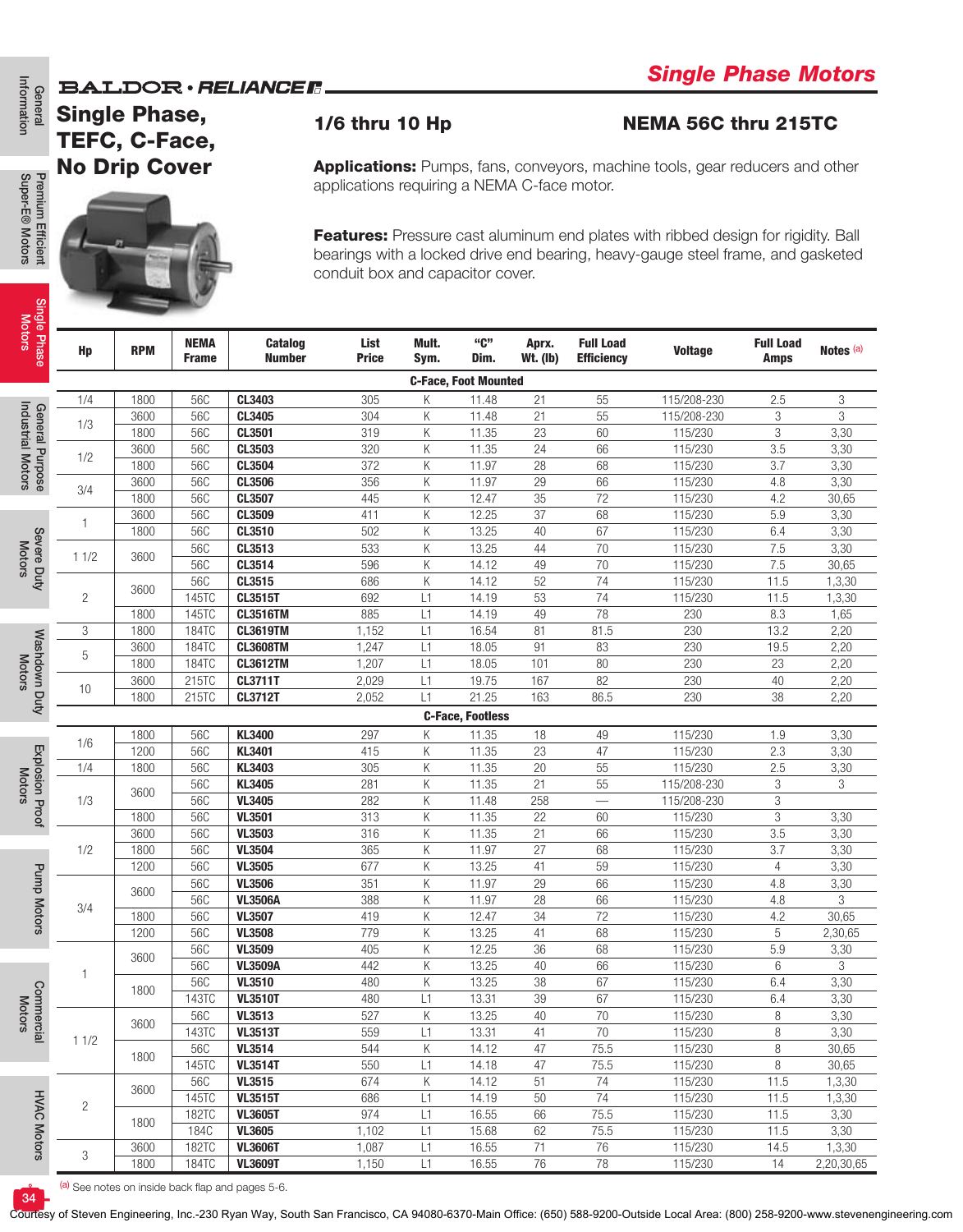# Single Phase, ODP, Foot Mounted

# *Single Phase Motors*

### 1/6 thru 10 Hp NEMA 48 thru 215T

Applications: Compressors, pumps, conveyors, machine tools, air handling, and others.



Features: Copper windings, dynamically balanced rotors, ball bearings, heavygauge steel frames, and other industrial quality features.

| Hp          | <b>RPM</b> | <b>NEMA</b><br><b>Frame</b> | <b>Catalog</b><br><b>Number</b> | List<br><b>Price</b> | Mult.<br>Sym.           | "C"<br>Dim.     | Aprx.<br><b>Wt. (Ib)</b> | <b>Full Load</b><br><b>Efficiency</b> | <b>Voltage</b>   | <b>Full Load</b><br><b>Amps</b> | Notes <sup>(a)</sup> |
|-------------|------------|-----------------------------|---------------------------------|----------------------|-------------------------|-----------------|--------------------------|---------------------------------------|------------------|---------------------------------|----------------------|
| 1/6         | 1800       | 48                          | L1200                           | 235                  | Κ                       | 9.13            | 18                       | 49                                    | 115/230          | 1.9                             | 30                   |
|             | 1200       | 48                          | L1201                           | 359                  | $\overline{\mathsf{K}}$ | 9.38            | $\overline{23}$          | 47                                    | 115/230          | 2.3                             | $\overline{30}$      |
|             |            | 48                          | EL1203                          | 306                  | K                       | 9.76            | $\overline{23}$          | $\overline{74}$                       | 115/230          | 1.25                            | 1,65                 |
| 1800<br>1/4 | 48         | L1203                       | 238                             | Κ                    | 9.13                    | 19              | 59.5                     | 115/230                               | 2.2              | $\overline{30}$                 |                      |
|             |            | 48                          | L1203M                          | 274                  | Κ                       | 9.13            | $\overline{20}$          | $\overline{55}$                       | 115/230          | 2.5                             | $\overline{30}$      |
|             | 1200       | 48                          | L1204                           | 384                  | Κ                       | 9.75            | 25                       | 48                                    | 115/230          | 3.2                             | $\overline{30}$      |
|             |            | 56                          | L1300                           | 399                  | Κ                       | 10.13           | 26                       | 48                                    | 115/230          | 3.2                             | 30                   |
|             | 3600       | 48                          | L1205                           | 225                  | Κ                       | 9.13            | $\overline{20}$          | $\overline{55}$                       | 115/208-230      | $\overline{3}$                  | $\overline{30}$      |
|             |            | 48                          | L1206                           | 274                  | K                       | 9.13            | $\overline{21}$          | 60                                    | 115/230          | 3                               | $\overline{30}$      |
|             |            | 48                          | L1206M                          | 308                  | K                       | 9.13            | $\overline{22}$          | 60                                    | 115/230          | 3                               | $\overline{30}$      |
|             | 1800       | 56                          | EL1301                          | 363                  | Κ                       | 10.13           | $\overline{26}$          | $\overline{77}$                       | 115/230          | 1.6                             | 1,65                 |
| 1/3         | 56         | L1301                       | 277                             | Κ                    | 9.51                    | $\overline{22}$ | 60                       | 115/230                               | $\overline{3}$   | $\overline{30}$                 |                      |
|             | 56         | L1301M                      | 324                             | Κ                    | 9.51                    | 22              | 60                       | 115/230                               | $\mathfrak 3$    | $\overline{30}$                 |                      |
|             |            | 48                          | L1207                           | 409                  | Κ                       | 10.63           | 28                       | 54                                    | 115/230          | 3.7                             | 30                   |
|             | 1200       | 56                          | L1302                           | 409                  | K                       | 11.01           | $\overline{29}$          | 54                                    | 115/230          | $\overline{3.7}$                | $\overline{30}$      |
| 3600<br>1/2 |            | 48                          | L1208                           | 249                  | K                       | 9.13            | $\overline{22}$          | $\overline{57}$                       | 115/230          | $\overline{3.7}$                | $\overline{30}$      |
|             | 56         | L1303                       | 249                             | K                    | 9.51                    | $\overline{21}$ | 66                       | 115/230                               | $\overline{3.5}$ | $\overline{30}$                 |                      |
|             |            | 48                          | L1209                           | 344                  | Κ                       | 9.75            | $\overline{24}$          | 68                                    | 115/230          | $\overline{3.7}$                | $\overline{30}$      |
|             |            | 48                          | L1209M                          | 383                  | Κ                       | 9.38            | $\overline{24}$          | 62                                    | 115/230          | 4.2                             | $\overline{30}$      |
|             |            | 56                          | EL1304                          | 415                  | Κ                       | 11.00           | 29                       | 78.5                                  | 115/230          | 2.3                             | 1,65                 |
|             | 1800       | 56                          | L1304                           | 306                  | Κ                       | 9.76            | 24                       | 68                                    | 115/230          | 3.7                             | 30                   |
|             |            | 56                          | L1304A                          | 364                  | K                       | 9.76            | $\overline{25}$          | 62                                    | 115/230          | 4.2                             | $\overline{30}$      |
|             |            | 56                          | L1304M                          | 383                  | K                       | 9.76            | $\overline{25}$          | 62                                    | 115/230          | 4.2                             | $\overline{30}$      |
|             | 1200       | 56H                         | L1305                           | 616                  | Κ                       | 11.75           | $\overline{38}$          | 62                                    | 115/230          | 4.1                             | 30,36                |
|             |            | 56                          | L1306                           | 304                  | Κ                       | 12.85           | $\overline{26}$          | $\overline{72}$                       | 115/230          | 4.7                             | $\overline{30}$      |
|             | 3600       | 56                          | L1306A                          | 320                  | Κ                       | 11.75           | $\overline{29}$          | 69                                    | 115/230          | 5.5                             |                      |
|             |            | 56                          | EL1307                          | 512                  | Κ                       | 12.06           | $\overline{35}$          | 84                                    | 115/230          | 3.25                            | 1,65                 |
| 3/4         |            | 56                          | L1307                           | 378                  | Κ                       | 11.51           | $\overline{32}$          | 68                                    | 115/230          | 5.1                             | $\overline{30}$      |
|             | 1800       | 56                          | L1307A                          | 444                  | K                       | 11.51           | $\overline{32}$          | 68                                    | 115/230          | 5.1                             | $\overline{30}$      |
|             |            | 56                          | L1307M                          | 455                  | Κ                       | 11.51           | $\overline{32}$          | 68                                    | 115/230          | 5.1                             | $\overline{30}$      |
|             | 1200       | 56H                         | L1308                           | 693                  | Κ                       | 11.75           | 42                       | 68                                    | 115/230          | $\sqrt{5}$                      | 30,36,65             |
|             |            | 56                          | L1309                           | 319                  | Κ                       | 11.01           | $\overline{31}$          | 65                                    | 115/230          | 7.5                             | $\overline{30}$      |
|             | 3600       | 56                          | L1309A                          | 340                  | Κ                       | 11.01           | $\overline{30}$          | $\overline{70}$                       | 115/230          | 6.6                             |                      |
|             |            | 56H                         | L1318                           | 452                  | Κ                       | 11.75           | $\overline{39}$          | 67                                    | 115/230          | 6.2                             | 30,36                |
|             |            | 56H                         | L1318M                          | 492                  | Κ                       | 11.75           | $\overline{39}$          | 67                                    | 115/230          | 6.2                             | 2,36                 |
|             |            | 56                          | EL1310                          | 557                  | K                       | 12.94           | 40                       | 84                                    | 115/230          | 4.3                             | 1,65                 |
|             |            | 56                          | L1310                           | 413                  | K                       | 11.07           | $\overline{34}$          | 66                                    | 115/230          | 6.7                             | 30                   |
| 1           | 1800       |                             | <b>L1310M</b>                   | 529                  | K                       | 11.75           | $\overline{36}$          | 66                                    | 115/230          |                                 | 30,36                |
|             |            | 56H                         |                                 |                      |                         | 13.00           | 42                       | 67                                    |                  | 6.7                             |                      |
|             |            | 1431                        | L1318T                          | 471                  | L1                      |                 |                          |                                       | 115/230          | 6.2                             | 30                   |
|             |            | <b>143T</b>                 | <b>L1318TM</b>                  | 492                  | L1                      | 12.12           | $\overline{39}$          | 67                                    | 115/230          | 6.2                             | $\overline{2}$       |
|             |            | 182                         | L1401                           | 672                  | L1                      | 12.75           | 50                       | $\overline{70}$                       | 115/230          | $\overline{7}$                  | $\overline{30}$      |
|             |            | 182                         | L1401M                          | 729                  | L1                      | 12.75           | $\overline{48}$          | $\overline{70}$                       | 115/230          | $\overline{7}$                  |                      |
|             | 1200       | 184                         | L1407                           | 1,179                | L1                      | 14.13           | 63                       | 65                                    | 115/230          | 8                               | 30                   |

(a) See notes on inside back flap and pages 5-6.

HVAC Motors

**HVAC Motors** 

Premium Efficient Super-E® Motors

Premium Efficient<br>Super-E® Motors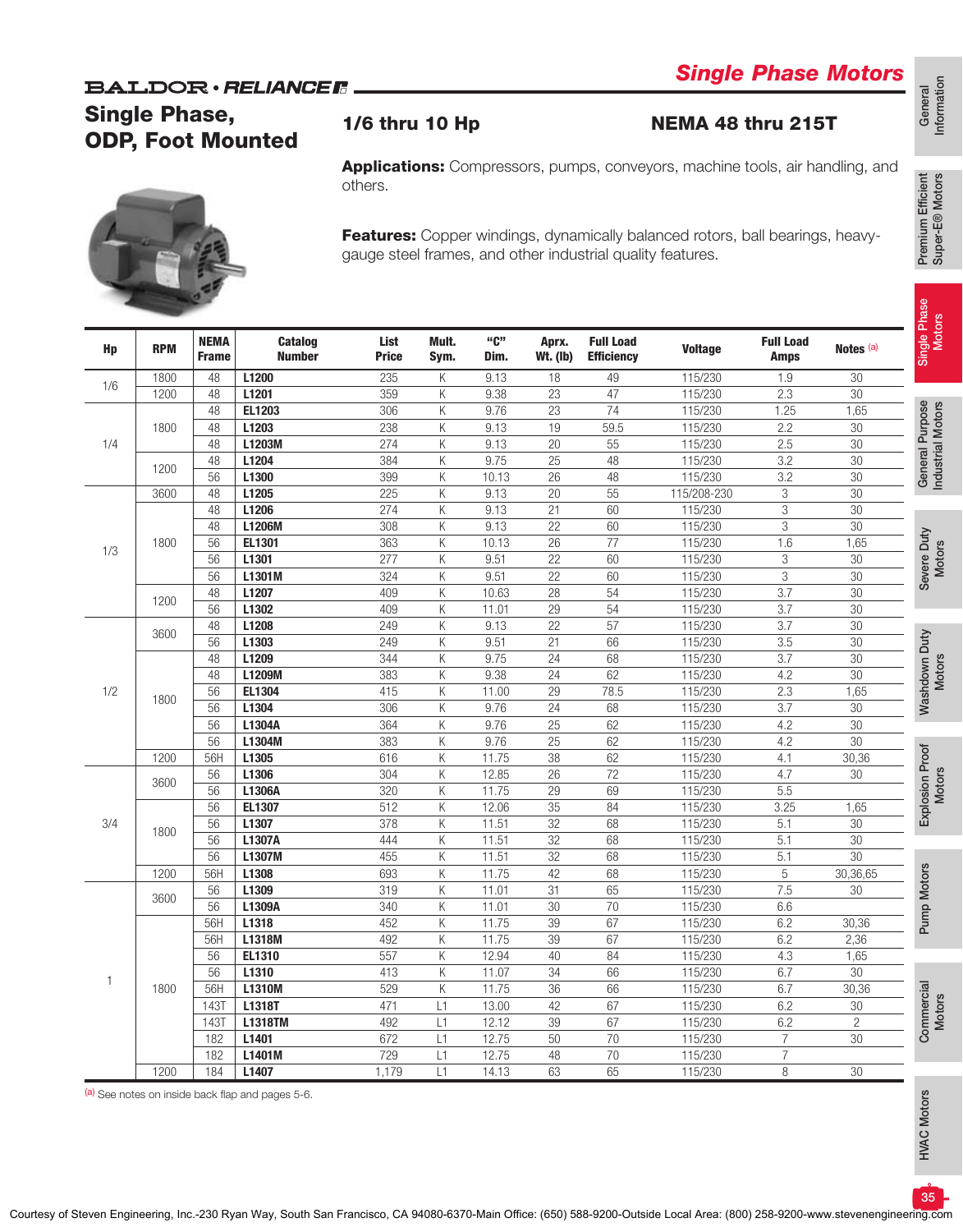## General<br>Information **BALDOR** · RELIANCER. Single Phase, ODP, Foot Mounted

| General<br>Information               |                                                                                                                                                                                                                                                           |            |                                                                                                                                                                                                                                                                                                                                                                                                                                                                                                                                                                                                                                                                                                                                                                                                                                                                                                                                                                                                                                                                                                                                                                                                                                                                                                                                                                                                                                                                                                                                                                                                                                                                                                                                                                                                                                                                                                                                                                                                                                                                                                                                                                                                                                                                                                                                                                                                                                                                                                                                                                                                                                                                                                                                                                             |                                 |                      |       |                |                          |                                       |                |                                 |                      |
|--------------------------------------|-----------------------------------------------------------------------------------------------------------------------------------------------------------------------------------------------------------------------------------------------------------|------------|-----------------------------------------------------------------------------------------------------------------------------------------------------------------------------------------------------------------------------------------------------------------------------------------------------------------------------------------------------------------------------------------------------------------------------------------------------------------------------------------------------------------------------------------------------------------------------------------------------------------------------------------------------------------------------------------------------------------------------------------------------------------------------------------------------------------------------------------------------------------------------------------------------------------------------------------------------------------------------------------------------------------------------------------------------------------------------------------------------------------------------------------------------------------------------------------------------------------------------------------------------------------------------------------------------------------------------------------------------------------------------------------------------------------------------------------------------------------------------------------------------------------------------------------------------------------------------------------------------------------------------------------------------------------------------------------------------------------------------------------------------------------------------------------------------------------------------------------------------------------------------------------------------------------------------------------------------------------------------------------------------------------------------------------------------------------------------------------------------------------------------------------------------------------------------------------------------------------------------------------------------------------------------------------------------------------------------------------------------------------------------------------------------------------------------------------------------------------------------------------------------------------------------------------------------------------------------------------------------------------------------------------------------------------------------------------------------------------------------------------------------------------------------|---------------------------------|----------------------|-------|----------------|--------------------------|---------------------------------------|----------------|---------------------------------|----------------------|
|                                      |                                                                                                                                                                                                                                                           | <b>RPM</b> | <b>NEMA</b><br><b>Frame</b>                                                                                                                                                                                                                                                                                                                                                                                                                                                                                                                                                                                                                                                                                                                                                                                                                                                                                                                                                                                                                                                                                                                                                                                                                                                                                                                                                                                                                                                                                                                                                                                                                                                                                                                                                                                                                                                                                                                                                                                                                                                                                                                                                                                                                                                                                                                                                                                                                                                                                                                                                                                                                                                                                                                                                 | <b>Catalog</b><br><b>Number</b> | List<br><b>Price</b> | Mult. | "C"<br>Dim.    | Aprx.<br><b>Wt. (Ib)</b> | <b>Full Load</b><br><b>Efficiency</b> | <b>Voltage</b> | <b>Full Load</b><br><b>Amps</b> | Notes <sup>(a)</sup> |
| Premium Efficient<br>Super-E® Motors |                                                                                                                                                                                                                                                           |            | 56H                                                                                                                                                                                                                                                                                                                                                                                                                                                                                                                                                                                                                                                                                                                                                                                                                                                                                                                                                                                                                                                                                                                                                                                                                                                                                                                                                                                                                                                                                                                                                                                                                                                                                                                                                                                                                                                                                                                                                                                                                                                                                                                                                                                                                                                                                                                                                                                                                                                                                                                                                                                                                                                                                                                                                                         | L1313A                          | 468                  |       |                | 40                       | 68                                    |                | 9                               | 30,36                |
|                                      |                                                                                                                                                                                                                                                           | 3600       | 56H                                                                                                                                                                                                                                                                                                                                                                                                                                                                                                                                                                                                                                                                                                                                                                                                                                                                                                                                                                                                                                                                                                                                                                                                                                                                                                                                                                                                                                                                                                                                                                                                                                                                                                                                                                                                                                                                                                                                                                                                                                                                                                                                                                                                                                                                                                                                                                                                                                                                                                                                                                                                                                                                                                                                                                         | L1313                           | 448                  | Κ     | 11.75          | 34                       | 80                                    | 115/230        | 6.4                             | 30,36,65             |
|                                      |                                                                                                                                                                                                                                                           |            | 1431                                                                                                                                                                                                                                                                                                                                                                                                                                                                                                                                                                                                                                                                                                                                                                                                                                                                                                                                                                                                                                                                                                                                                                                                                                                                                                                                                                                                                                                                                                                                                                                                                                                                                                                                                                                                                                                                                                                                                                                                                                                                                                                                                                                                                                                                                                                                                                                                                                                                                                                                                                                                                                                                                                                                                                        | L1313T                          | 448                  | L1    | 11.12          | 37                       | 70                                    | 115/230        | 8.9                             | 30                   |
|                                      |                                                                                                                                                                                                                                                           |            | 56H                                                                                                                                                                                                                                                                                                                                                                                                                                                                                                                                                                                                                                                                                                                                                                                                                                                                                                                                                                                                                                                                                                                                                                                                                                                                                                                                                                                                                                                                                                                                                                                                                                                                                                                                                                                                                                                                                                                                                                                                                                                                                                                                                                                                                                                                                                                                                                                                                                                                                                                                                                                                                                                                                                                                                                         |                                 |                      | Κ     |                |                          | 68                                    |                |                                 | 30,36                |
|                                      |                                                                                                                                                                                                                                                           |            | onigic i nasc motors<br>Sym.<br>115/230<br>Κ<br>11.75<br>534<br>11.75<br>$9\,$<br>L1319<br>41<br>115/230<br>11.75<br>68<br>9<br>595<br>Κ<br>39<br>115/230<br>56H<br>L1319M<br>730<br>Κ<br>14.00<br>47<br>85.5<br>115/230<br>6.25<br>56H<br>EL1319<br>757<br>85.5<br>115/230<br>145T<br><b>EL1319T</b><br>13.00<br>49<br>6.25<br>L1<br>12.12<br>1451<br>504<br>39<br>68<br>115/230<br>$9\,$<br>L1319T<br>L1<br>70<br>605<br>13.00<br>45<br>115/230<br>10.5<br>145T<br>L1321T<br>L1<br>13.00<br>70<br>115/230<br>10.5<br>145T<br><b>L1321TM</b><br>656<br>L1<br>45<br>12.75<br>115/230<br>184<br>L1403<br>750<br>56<br>68<br>9.5<br>L1<br>184<br>795<br>12.75<br>L1403M<br>L1<br>56<br>68<br>115/230<br>9.5<br>11.75<br>70<br>595<br>Κ<br>43<br>115/230<br>13<br>56H<br>L1317<br>12<br>L1317A<br>612<br>Κ<br>11.75<br>70<br>115/230<br>56H<br>40<br>12.12<br>71<br>115/230<br>1451<br>L1320T<br>638<br>46<br>11.5<br>L1<br>1451<br>617<br>13.00<br>75.5<br>115/230<br>10.2<br>L1322T<br>L1<br>48<br>671<br>13.00<br>45<br>78.5<br>115/230<br>9.2<br><b>145T</b><br><b>L1322TM</b><br>L1<br>854<br>15.87<br>82.5<br>115/230<br>1821<br><b>EL1405T</b><br>L1<br>65<br>8.8<br>633<br>115/230<br><b>182T</b><br>L1405T<br>15.00<br>71<br>12<br>L1<br>65<br>12<br>788<br>14.13<br>64<br>71<br>115/230<br>184<br>L1405<br>L1<br>213<br>L1502<br>1,353<br>14.32<br>82<br>115/230<br>12.5<br>L1<br>69<br>215<br>L1503<br>15.94<br>68<br>115/230<br>14<br>1,842<br>L1<br>104<br>78<br>115/230<br>1821<br>L1406T<br>726<br>15.00<br>65<br>14<br>L1<br>16.50<br>78<br>85.5<br>230<br><b>184T</b><br><b>EL1408T</b><br>894<br>L1<br>11.2<br>73<br>78<br>115/230<br>684<br>15.00<br>16<br><b>184T</b><br>L1408T<br>L1<br>78<br>806<br>15.00<br>78<br>115/230<br>1841<br><b>L1408TM</b><br>L1<br>16<br>115/230<br>215<br>L1505<br>1,499<br>15.94<br>102<br>75<br>18<br>L1<br>75<br>215<br>2,153<br>15.94<br>115/230<br>L1506<br>L1<br>111<br>16<br>75<br>863<br>15.00<br>76<br>23<br>184T<br>L1409T<br>L1<br>230<br>86.5<br>230<br>19.1<br><b>184T</b><br><b>EL1410T</b><br>1,021<br>L1<br>18.00<br>95<br>23<br><b>184T</b><br>L1410T<br>810<br>LS<br>16.50<br>86<br>82.5<br>230<br>16.50<br>230<br>23<br><b>184T</b><br><b>L1410TM</b><br>981<br>L1<br>84<br>82.5<br>16.55<br>79<br>743<br>84<br>230<br>20.6<br>184T<br>L1430T<br>L1<br>981<br>16.55<br>84<br>230<br>24<br><b>184T</b><br><b>L1430TM</b><br>L1<br>80<br>213T<br>16.32<br>77<br>L1508T<br>1,069<br>113<br>230<br>27<br>L1<br>18.37<br>82.5<br>230<br>30<br>213T<br>L1509T<br>1,334<br>L1<br>101<br>85.5<br>230<br>$\overline{31}$<br>215T   L1510T<br>1,161<br>17.45<br>L1<br>134<br>83<br>215T<br>L1511T<br>1,683<br>L1<br>17.45<br>130<br>230<br>46<br>215T<br>L1512T<br>85.5<br>39<br>1,695<br>L1<br>17.45<br>140<br>230 |                                 | 36                   |       |                |                          |                                       |                |                                 |                      |
|                                      | 11/2<br>$\overline{c}$<br>3                                                                                                                                                                                                                               |            |                                                                                                                                                                                                                                                                                                                                                                                                                                                                                                                                                                                                                                                                                                                                                                                                                                                                                                                                                                                                                                                                                                                                                                                                                                                                                                                                                                                                                                                                                                                                                                                                                                                                                                                                                                                                                                                                                                                                                                                                                                                                                                                                                                                                                                                                                                                                                                                                                                                                                                                                                                                                                                                                                                                                                                             |                                 |                      |       |                |                          |                                       |                |                                 | 1,36,65<br>1,65      |
|                                      |                                                                                                                                                                                                                                                           |            |                                                                                                                                                                                                                                                                                                                                                                                                                                                                                                                                                                                                                                                                                                                                                                                                                                                                                                                                                                                                                                                                                                                                                                                                                                                                                                                                                                                                                                                                                                                                                                                                                                                                                                                                                                                                                                                                                                                                                                                                                                                                                                                                                                                                                                                                                                                                                                                                                                                                                                                                                                                                                                                                                                                                                                             |                                 |                      |       |                |                          |                                       |                |                                 | 30                   |
|                                      |                                                                                                                                                                                                                                                           |            |                                                                                                                                                                                                                                                                                                                                                                                                                                                                                                                                                                                                                                                                                                                                                                                                                                                                                                                                                                                                                                                                                                                                                                                                                                                                                                                                                                                                                                                                                                                                                                                                                                                                                                                                                                                                                                                                                                                                                                                                                                                                                                                                                                                                                                                                                                                                                                                                                                                                                                                                                                                                                                                                                                                                                                             |                                 |                      |       |                |                          |                                       |                |                                 | 30                   |
| Single Phase<br>Motors               |                                                                                                                                                                                                                                                           |            |                                                                                                                                                                                                                                                                                                                                                                                                                                                                                                                                                                                                                                                                                                                                                                                                                                                                                                                                                                                                                                                                                                                                                                                                                                                                                                                                                                                                                                                                                                                                                                                                                                                                                                                                                                                                                                                                                                                                                                                                                                                                                                                                                                                                                                                                                                                                                                                                                                                                                                                                                                                                                                                                                                                                                                             |                                 |                      |       |                |                          |                                       |                |                                 |                      |
|                                      |                                                                                                                                                                                                                                                           |            |                                                                                                                                                                                                                                                                                                                                                                                                                                                                                                                                                                                                                                                                                                                                                                                                                                                                                                                                                                                                                                                                                                                                                                                                                                                                                                                                                                                                                                                                                                                                                                                                                                                                                                                                                                                                                                                                                                                                                                                                                                                                                                                                                                                                                                                                                                                                                                                                                                                                                                                                                                                                                                                                                                                                                                             |                                 |                      |       |                |                          |                                       |                |                                 | 30                   |
|                                      |                                                                                                                                                                                                                                                           |            |                                                                                                                                                                                                                                                                                                                                                                                                                                                                                                                                                                                                                                                                                                                                                                                                                                                                                                                                                                                                                                                                                                                                                                                                                                                                                                                                                                                                                                                                                                                                                                                                                                                                                                                                                                                                                                                                                                                                                                                                                                                                                                                                                                                                                                                                                                                                                                                                                                                                                                                                                                                                                                                                                                                                                                             |                                 |                      |       |                |                          |                                       |                |                                 |                      |
|                                      | <b>BALDOR · RELIANCE F</b><br><b>Single Phase, ODP, Foot Mounted</b><br>Hp<br>1800<br>3600<br>1800<br>1200<br>3600<br>1800<br>1200<br>3600<br>5<br>1800<br>3600<br>71/2<br>1800<br>3600<br>10<br>1800<br>(a) See notes on inside back flap and pages 5-6. |            |                                                                                                                                                                                                                                                                                                                                                                                                                                                                                                                                                                                                                                                                                                                                                                                                                                                                                                                                                                                                                                                                                                                                                                                                                                                                                                                                                                                                                                                                                                                                                                                                                                                                                                                                                                                                                                                                                                                                                                                                                                                                                                                                                                                                                                                                                                                                                                                                                                                                                                                                                                                                                                                                                                                                                                             |                                 |                      |       | 30,36<br>30,36 |                          |                                       |                |                                 |                      |
| General Purpose<br>Industrial Motors |                                                                                                                                                                                                                                                           |            |                                                                                                                                                                                                                                                                                                                                                                                                                                                                                                                                                                                                                                                                                                                                                                                                                                                                                                                                                                                                                                                                                                                                                                                                                                                                                                                                                                                                                                                                                                                                                                                                                                                                                                                                                                                                                                                                                                                                                                                                                                                                                                                                                                                                                                                                                                                                                                                                                                                                                                                                                                                                                                                                                                                                                                             |                                 |                      |       |                |                          |                                       |                |                                 | 30,65                |
|                                      |                                                                                                                                                                                                                                                           |            |                                                                                                                                                                                                                                                                                                                                                                                                                                                                                                                                                                                                                                                                                                                                                                                                                                                                                                                                                                                                                                                                                                                                                                                                                                                                                                                                                                                                                                                                                                                                                                                                                                                                                                                                                                                                                                                                                                                                                                                                                                                                                                                                                                                                                                                                                                                                                                                                                                                                                                                                                                                                                                                                                                                                                                             |                                 |                      |       |                |                          |                                       |                |                                 | 65                   |
|                                      |                                                                                                                                                                                                                                                           |            |                                                                                                                                                                                                                                                                                                                                                                                                                                                                                                                                                                                                                                                                                                                                                                                                                                                                                                                                                                                                                                                                                                                                                                                                                                                                                                                                                                                                                                                                                                                                                                                                                                                                                                                                                                                                                                                                                                                                                                                                                                                                                                                                                                                                                                                                                                                                                                                                                                                                                                                                                                                                                                                                                                                                                                             |                                 |                      |       |                |                          |                                       |                |                                 | 65                   |
|                                      |                                                                                                                                                                                                                                                           |            |                                                                                                                                                                                                                                                                                                                                                                                                                                                                                                                                                                                                                                                                                                                                                                                                                                                                                                                                                                                                                                                                                                                                                                                                                                                                                                                                                                                                                                                                                                                                                                                                                                                                                                                                                                                                                                                                                                                                                                                                                                                                                                                                                                                                                                                                                                                                                                                                                                                                                                                                                                                                                                                                                                                                                                             |                                 |                      |       |                |                          |                                       |                |                                 | 1,65                 |
|                                      |                                                                                                                                                                                                                                                           |            |                                                                                                                                                                                                                                                                                                                                                                                                                                                                                                                                                                                                                                                                                                                                                                                                                                                                                                                                                                                                                                                                                                                                                                                                                                                                                                                                                                                                                                                                                                                                                                                                                                                                                                                                                                                                                                                                                                                                                                                                                                                                                                                                                                                                                                                                                                                                                                                                                                                                                                                                                                                                                                                                                                                                                                             |                                 |                      |       |                |                          |                                       |                |                                 | 30                   |
|                                      |                                                                                                                                                                                                                                                           |            |                                                                                                                                                                                                                                                                                                                                                                                                                                                                                                                                                                                                                                                                                                                                                                                                                                                                                                                                                                                                                                                                                                                                                                                                                                                                                                                                                                                                                                                                                                                                                                                                                                                                                                                                                                                                                                                                                                                                                                                                                                                                                                                                                                                                                                                                                                                                                                                                                                                                                                                                                                                                                                                                                                                                                                             |                                 |                      |       |                |                          |                                       |                |                                 | 30                   |
|                                      |                                                                                                                                                                                                                                                           |            |                                                                                                                                                                                                                                                                                                                                                                                                                                                                                                                                                                                                                                                                                                                                                                                                                                                                                                                                                                                                                                                                                                                                                                                                                                                                                                                                                                                                                                                                                                                                                                                                                                                                                                                                                                                                                                                                                                                                                                                                                                                                                                                                                                                                                                                                                                                                                                                                                                                                                                                                                                                                                                                                                                                                                                             |                                 |                      |       |                |                          |                                       |                |                                 | 30                   |
| Severe Duty                          |                                                                                                                                                                                                                                                           |            |                                                                                                                                                                                                                                                                                                                                                                                                                                                                                                                                                                                                                                                                                                                                                                                                                                                                                                                                                                                                                                                                                                                                                                                                                                                                                                                                                                                                                                                                                                                                                                                                                                                                                                                                                                                                                                                                                                                                                                                                                                                                                                                                                                                                                                                                                                                                                                                                                                                                                                                                                                                                                                                                                                                                                                             |                                 |                      |       |                |                          |                                       |                |                                 | 30<br>30             |
| <b>Motors</b>                        |                                                                                                                                                                                                                                                           |            |                                                                                                                                                                                                                                                                                                                                                                                                                                                                                                                                                                                                                                                                                                                                                                                                                                                                                                                                                                                                                                                                                                                                                                                                                                                                                                                                                                                                                                                                                                                                                                                                                                                                                                                                                                                                                                                                                                                                                                                                                                                                                                                                                                                                                                                                                                                                                                                                                                                                                                                                                                                                                                                                                                                                                                             |                                 |                      |       |                |                          |                                       |                |                                 | 1,65                 |
|                                      |                                                                                                                                                                                                                                                           |            |                                                                                                                                                                                                                                                                                                                                                                                                                                                                                                                                                                                                                                                                                                                                                                                                                                                                                                                                                                                                                                                                                                                                                                                                                                                                                                                                                                                                                                                                                                                                                                                                                                                                                                                                                                                                                                                                                                                                                                                                                                                                                                                                                                                                                                                                                                                                                                                                                                                                                                                                                                                                                                                                                                                                                                             |                                 |                      |       |                |                          |                                       |                |                                 | 30,65                |
|                                      |                                                                                                                                                                                                                                                           |            |                                                                                                                                                                                                                                                                                                                                                                                                                                                                                                                                                                                                                                                                                                                                                                                                                                                                                                                                                                                                                                                                                                                                                                                                                                                                                                                                                                                                                                                                                                                                                                                                                                                                                                                                                                                                                                                                                                                                                                                                                                                                                                                                                                                                                                                                                                                                                                                                                                                                                                                                                                                                                                                                                                                                                                             |                                 |                      |       |                |                          |                                       |                |                                 | 65                   |
|                                      |                                                                                                                                                                                                                                                           |            |                                                                                                                                                                                                                                                                                                                                                                                                                                                                                                                                                                                                                                                                                                                                                                                                                                                                                                                                                                                                                                                                                                                                                                                                                                                                                                                                                                                                                                                                                                                                                                                                                                                                                                                                                                                                                                                                                                                                                                                                                                                                                                                                                                                                                                                                                                                                                                                                                                                                                                                                                                                                                                                                                                                                                                             |                                 |                      |       |                | 30                       |                                       |                |                                 |                      |
| Washdown Duty                        |                                                                                                                                                                                                                                                           |            |                                                                                                                                                                                                                                                                                                                                                                                                                                                                                                                                                                                                                                                                                                                                                                                                                                                                                                                                                                                                                                                                                                                                                                                                                                                                                                                                                                                                                                                                                                                                                                                                                                                                                                                                                                                                                                                                                                                                                                                                                                                                                                                                                                                                                                                                                                                                                                                                                                                                                                                                                                                                                                                                                                                                                                             |                                 |                      |       |                |                          |                                       |                |                                 | 30,65                |
|                                      |                                                                                                                                                                                                                                                           |            |                                                                                                                                                                                                                                                                                                                                                                                                                                                                                                                                                                                                                                                                                                                                                                                                                                                                                                                                                                                                                                                                                                                                                                                                                                                                                                                                                                                                                                                                                                                                                                                                                                                                                                                                                                                                                                                                                                                                                                                                                                                                                                                                                                                                                                                                                                                                                                                                                                                                                                                                                                                                                                                                                                                                                                             |                                 |                      |       |                |                          |                                       |                |                                 | 30                   |
|                                      |                                                                                                                                                                                                                                                           |            |                                                                                                                                                                                                                                                                                                                                                                                                                                                                                                                                                                                                                                                                                                                                                                                                                                                                                                                                                                                                                                                                                                                                                                                                                                                                                                                                                                                                                                                                                                                                                                                                                                                                                                                                                                                                                                                                                                                                                                                                                                                                                                                                                                                                                                                                                                                                                                                                                                                                                                                                                                                                                                                                                                                                                                             |                                 |                      |       |                |                          |                                       |                |                                 | 1,65<br>1,30,65      |
|                                      |                                                                                                                                                                                                                                                           |            |                                                                                                                                                                                                                                                                                                                                                                                                                                                                                                                                                                                                                                                                                                                                                                                                                                                                                                                                                                                                                                                                                                                                                                                                                                                                                                                                                                                                                                                                                                                                                                                                                                                                                                                                                                                                                                                                                                                                                                                                                                                                                                                                                                                                                                                                                                                                                                                                                                                                                                                                                                                                                                                                                                                                                                             |                                 |                      |       |                |                          |                                       |                |                                 | 1,30,65              |
|                                      |                                                                                                                                                                                                                                                           |            |                                                                                                                                                                                                                                                                                                                                                                                                                                                                                                                                                                                                                                                                                                                                                                                                                                                                                                                                                                                                                                                                                                                                                                                                                                                                                                                                                                                                                                                                                                                                                                                                                                                                                                                                                                                                                                                                                                                                                                                                                                                                                                                                                                                                                                                                                                                                                                                                                                                                                                                                                                                                                                                                                                                                                                             |                                 |                      |       |                |                          |                                       |                |                                 | 1,30,65              |
|                                      |                                                                                                                                                                                                                                                           |            |                                                                                                                                                                                                                                                                                                                                                                                                                                                                                                                                                                                                                                                                                                                                                                                                                                                                                                                                                                                                                                                                                                                                                                                                                                                                                                                                                                                                                                                                                                                                                                                                                                                                                                                                                                                                                                                                                                                                                                                                                                                                                                                                                                                                                                                                                                                                                                                                                                                                                                                                                                                                                                                                                                                                                                             |                                 |                      |       |                |                          |                                       |                |                                 | 1,30,65              |
| Explosion Proof<br>Motors            |                                                                                                                                                                                                                                                           |            |                                                                                                                                                                                                                                                                                                                                                                                                                                                                                                                                                                                                                                                                                                                                                                                                                                                                                                                                                                                                                                                                                                                                                                                                                                                                                                                                                                                                                                                                                                                                                                                                                                                                                                                                                                                                                                                                                                                                                                                                                                                                                                                                                                                                                                                                                                                                                                                                                                                                                                                                                                                                                                                                                                                                                                             |                                 |                      |       |                |                          |                                       |                |                                 |                      |
|                                      |                                                                                                                                                                                                                                                           |            |                                                                                                                                                                                                                                                                                                                                                                                                                                                                                                                                                                                                                                                                                                                                                                                                                                                                                                                                                                                                                                                                                                                                                                                                                                                                                                                                                                                                                                                                                                                                                                                                                                                                                                                                                                                                                                                                                                                                                                                                                                                                                                                                                                                                                                                                                                                                                                                                                                                                                                                                                                                                                                                                                                                                                                             |                                 |                      |       |                |                          |                                       |                |                                 | 1,30,65              |
|                                      |                                                                                                                                                                                                                                                           |            |                                                                                                                                                                                                                                                                                                                                                                                                                                                                                                                                                                                                                                                                                                                                                                                                                                                                                                                                                                                                                                                                                                                                                                                                                                                                                                                                                                                                                                                                                                                                                                                                                                                                                                                                                                                                                                                                                                                                                                                                                                                                                                                                                                                                                                                                                                                                                                                                                                                                                                                                                                                                                                                                                                                                                                             |                                 |                      |       |                |                          |                                       |                |                                 | 30,65<br>1,30        |
|                                      |                                                                                                                                                                                                                                                           |            |                                                                                                                                                                                                                                                                                                                                                                                                                                                                                                                                                                                                                                                                                                                                                                                                                                                                                                                                                                                                                                                                                                                                                                                                                                                                                                                                                                                                                                                                                                                                                                                                                                                                                                                                                                                                                                                                                                                                                                                                                                                                                                                                                                                                                                                                                                                                                                                                                                                                                                                                                                                                                                                                                                                                                                             |                                 |                      |       |                |                          |                                       |                |                                 | 2,65                 |
|                                      |                                                                                                                                                                                                                                                           |            |                                                                                                                                                                                                                                                                                                                                                                                                                                                                                                                                                                                                                                                                                                                                                                                                                                                                                                                                                                                                                                                                                                                                                                                                                                                                                                                                                                                                                                                                                                                                                                                                                                                                                                                                                                                                                                                                                                                                                                                                                                                                                                                                                                                                                                                                                                                                                                                                                                                                                                                                                                                                                                                                                                                                                                             |                                 |                      |       |                |                          |                                       |                |                                 |                      |
| Pump Motors                          |                                                                                                                                                                                                                                                           |            |                                                                                                                                                                                                                                                                                                                                                                                                                                                                                                                                                                                                                                                                                                                                                                                                                                                                                                                                                                                                                                                                                                                                                                                                                                                                                                                                                                                                                                                                                                                                                                                                                                                                                                                                                                                                                                                                                                                                                                                                                                                                                                                                                                                                                                                                                                                                                                                                                                                                                                                                                                                                                                                                                                                                                                             |                                 |                      |       |                |                          |                                       |                |                                 |                      |
| Commercial<br>Motors                 |                                                                                                                                                                                                                                                           |            |                                                                                                                                                                                                                                                                                                                                                                                                                                                                                                                                                                                                                                                                                                                                                                                                                                                                                                                                                                                                                                                                                                                                                                                                                                                                                                                                                                                                                                                                                                                                                                                                                                                                                                                                                                                                                                                                                                                                                                                                                                                                                                                                                                                                                                                                                                                                                                                                                                                                                                                                                                                                                                                                                                                                                                             |                                 |                      |       |                |                          |                                       |                |                                 |                      |
| <b>HVAC Motors</b>                   |                                                                                                                                                                                                                                                           |            |                                                                                                                                                                                                                                                                                                                                                                                                                                                                                                                                                                                                                                                                                                                                                                                                                                                                                                                                                                                                                                                                                                                                                                                                                                                                                                                                                                                                                                                                                                                                                                                                                                                                                                                                                                                                                                                                                                                                                                                                                                                                                                                                                                                                                                                                                                                                                                                                                                                                                                                                                                                                                                                                                                                                                                             |                                 |                      |       |                |                          |                                       |                |                                 |                      |
| 36                                   |                                                                                                                                                                                                                                                           |            |                                                                                                                                                                                                                                                                                                                                                                                                                                                                                                                                                                                                                                                                                                                                                                                                                                                                                                                                                                                                                                                                                                                                                                                                                                                                                                                                                                                                                                                                                                                                                                                                                                                                                                                                                                                                                                                                                                                                                                                                                                                                                                                                                                                                                                                                                                                                                                                                                                                                                                                                                                                                                                                                                                                                                                             |                                 |                      |       |                |                          |                                       |                |                                 |                      |

Motors

**C**IONO